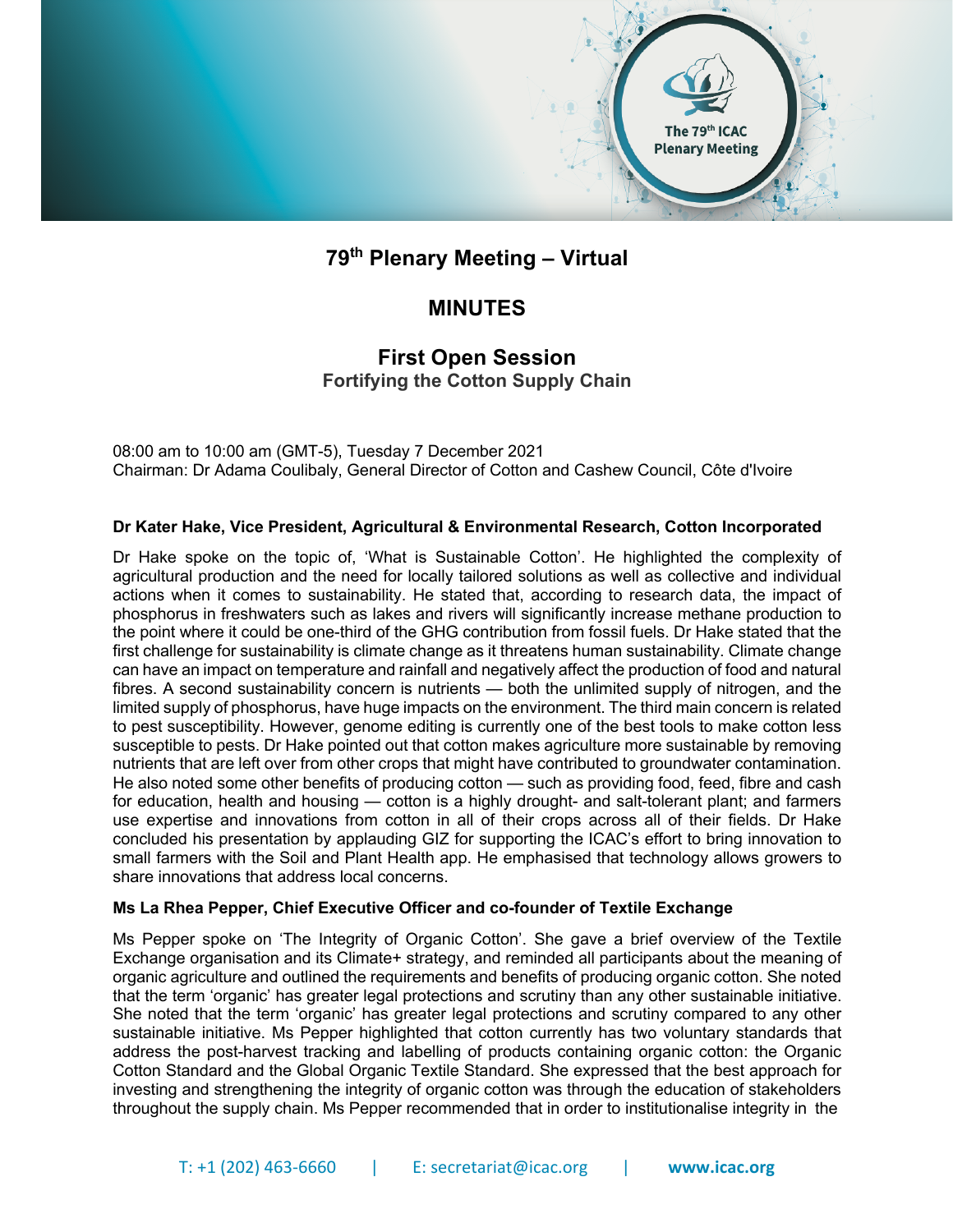organic cotton supply chain, brands and supply chain partners should invest in developing policies, investigate and corroborate claims if there any concerns about a product, share evidence with relevant authorities and stakeholders and collaborate and share monitoring with trusted partners. Ms Pepper concluded her presentation by emphasising that cotton has a significant opportunity in both the present and the future time to play a role in being the preferred fibre of choice when it comes to mitigating climate change.

#### **Mr. Anupam Gupta, President of the cotton leadership team, Olam**

Mr Gupta spoke on 'Challenges in the Sustainable Cotton Supply Chain'. He provided an overview of the cotton textile value chain, from production, ginning, marketing, textile manufacturing, garmenting and home textiles to brands and retailers. He wondered if the fast-fashion industry was sustainable for our climate and communities. He felt that environmental concerns and consumer sentiment are leading several fashion brands to launch sustainability initiatives. He noted that there is a need for an integrated approach to sustainable fashion. In global supply chains there is a need to balance efficiency with resilience, to diversify production networks, to be responsive and agile and implement demand-driven sourcing. Mr Gupta pointed out that sustainable textile products are made from sustainable raw materials, have to be processed through transparent and traceable supply chains and must have improved ecological and social footprint. He mentioned some examples of regenerative farm practices implemented with farmers in Africa — erosion control, cover crops and green manure, composting, revegetation, integrated pest management (IPM) and crop rotation. He noted that all these practices are based on improving soil health. If the carbon content in the soil can be increased, it will require fewer chemical fertilisers and interventions. Mr Gupta concluded that there is a need to reorganise supply chains to prevent wasteful production.

After the presentations, the floor was open for questions.

Mr Terry Townsend asked what can be done to have a more sustainable fashion industry, taking into account that prices for cotton and textiles haven't increased over time. Mr Gupta replied that it would be imperative for consumers to start thinking in terms of more sustainable fashion rather than trying to focus primarily on inexpensive clothing. Ms Pepper noted that it is imperative to switch from a price paradigm into a value paradigm. There is a need to educate both brands and consumers as to why they need to invest in preferred fibres.

Mr Kaonga asked if it is possible to distinguish non-sustainable garments from sustainable garments without a label. Mr Gupta answered that it is not possible unless it is checked with data custody or by using new traceability technologies available in the market.

Mr Neal Gillen asked that in the cultivation of organic cotton, how far a field from neighbouring nonorganic farms must be to avoid cross-pollination with non-organic crops. Ms Pepper answered that there are different regulations depending on the country, but on average it should be 50 feet or more. Buffer strips are also used to limit cross-pollination between organic and non-organic production systems.

Mr Mahesh Ramakrishnan asked Dr Hake how organic farmers could manage weeds in no-till farming. Dr Hake replied that no-till provides unique advantages to farmers so they can focus only on seeds at the surface. Farmers need to dry the weed seedbank down to zero in the surface of the soil and that can be done with high-residue cover crops.

Dr Serunjogi Lastus asked if Olam plans to implement the programmes that are currently being conducted in some West African countries to other cotton-growing countries in East Africa like Uganda. Mr Gupta answered that there is a lot of work that can be done in several cotton-producing countries in Africa. He noted that Olam works on building scale. In that order, Uganda might not be a priority for the organisation but there could be a possibility for reassessing the potential to scale up the operation in that country.